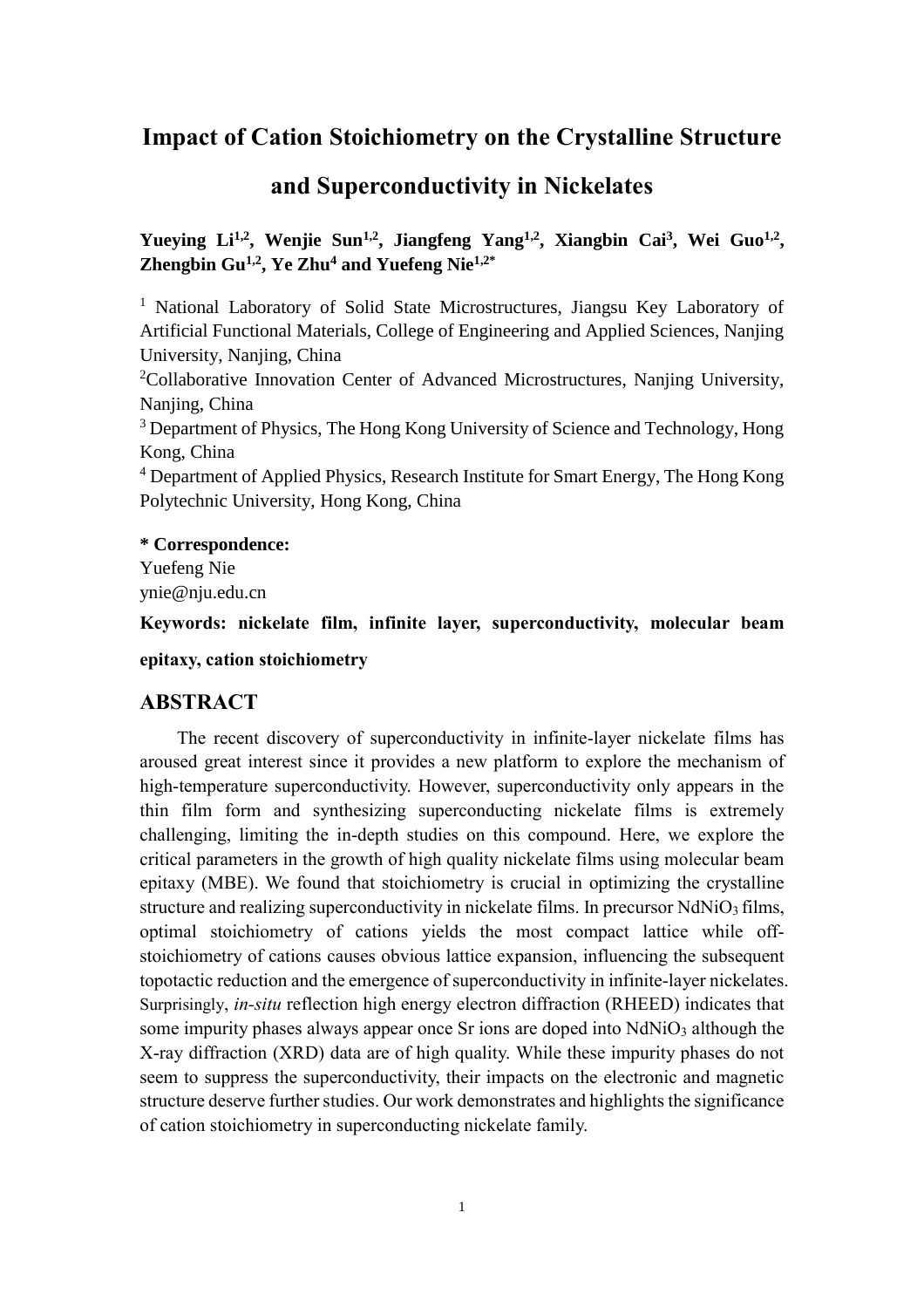### **INTRODUCTION**

Over the past decades, there have been a great number of investigations on the superconductivity in nickelates, as they are natural analogs of high- $T_c$  cuprates [1-8]. More recently, superconductivity was eventually found in the hole-doped infinite-layer nickelates [9], which have similar layered structure and  $3d<sup>9-x</sup>$  electronic configuration to those of cuprate superconductors. This significant discovery provides a new platform to explore the mechanism of high-temperature superconductivity and triggers intense research interests[10-16]. Comprehensive theoretical studies have been reported [17- 25], whereas experimental progress is still limited and several key issues remain unsolved. First, nickelates have displayed some distinct properties from cuprates despite similar structures [13, 22, 26]. Second, superconductivity has only been observed in nickelate thin films while bulk samples show insulating behavior [27, 28]. These puzzles cast shadow on the understanding of underlying physics of high-*T<sup>c</sup>* superconductivity. Therefore, more experimental progress is undoubtedly required.

However, the difficulty to reproduce the superconductivity in infinite-layer nickelates is obvious in light of only a few precedents for successful synthesis of superconducting nickelate [9, 12, 29, 30]. Recent reports of the observation on the superconductivity in hole-doped  $\text{LaNiO}_2$ , which was not superconducting previously, also emphasize the importance of the film quality [31, 32]. Some influential factors are reported, for instance, the increasing target ablation, different laser fluences in the pulsed laser deposition (PLD) and (002) peak positions in XRD scans, offering meaningful guidance for the  $Nd_{1-x}Sr_xNiO_3$  growth [33]. Some indirect evidence hints their relevance to the stoichiometry [34, 35], which deserves, but still lacks, a thorough investigation.

In this work, we employed MBE to grow perovskite neodymium nickelate films with different cation stoichiometries which are of significance in optimization and reproduction of superconductivity in nickelate films. We found that off-stoichiometry in both nickel-rich and nickel-poor leads to obvious lattice expansion, which is shown to hinder the subsequent topotactic reduction and the emergence of superconductivity in infinite-layer nickelates. Additionally, based on the stoichiometry effect, out-of-plane (OOP) lattice constant is found to be helpful in the MBE growth calibration. Finally, an impurity phase in the Sr-doped samples was always shown in RHEED patterns, which can coexist with superconductivity.

#### **METHODS**

The NdNiO<sub>3</sub> and Nd<sub>1-x</sub>Sr<sub>x</sub>NiO<sub>3</sub> films were epitaxially grown on TiO<sub>2</sub>-terminated (001)oriented SrTiO<sub>3</sub> single-crystalline substrates using a DCA R450 MBE system. Before the growth, we used the quartz crystal microbalance (QCM) to measure a rough beam flux. The value of flux is for reference only, for it depends strongly on the background pressure, installation angle of the crucibles of sources and the shape of the source materials. During the growth, RHEED was employed to monitor the growth process and surface quality. The films were grown at  $550 - 650$  °C (measured by thermocouple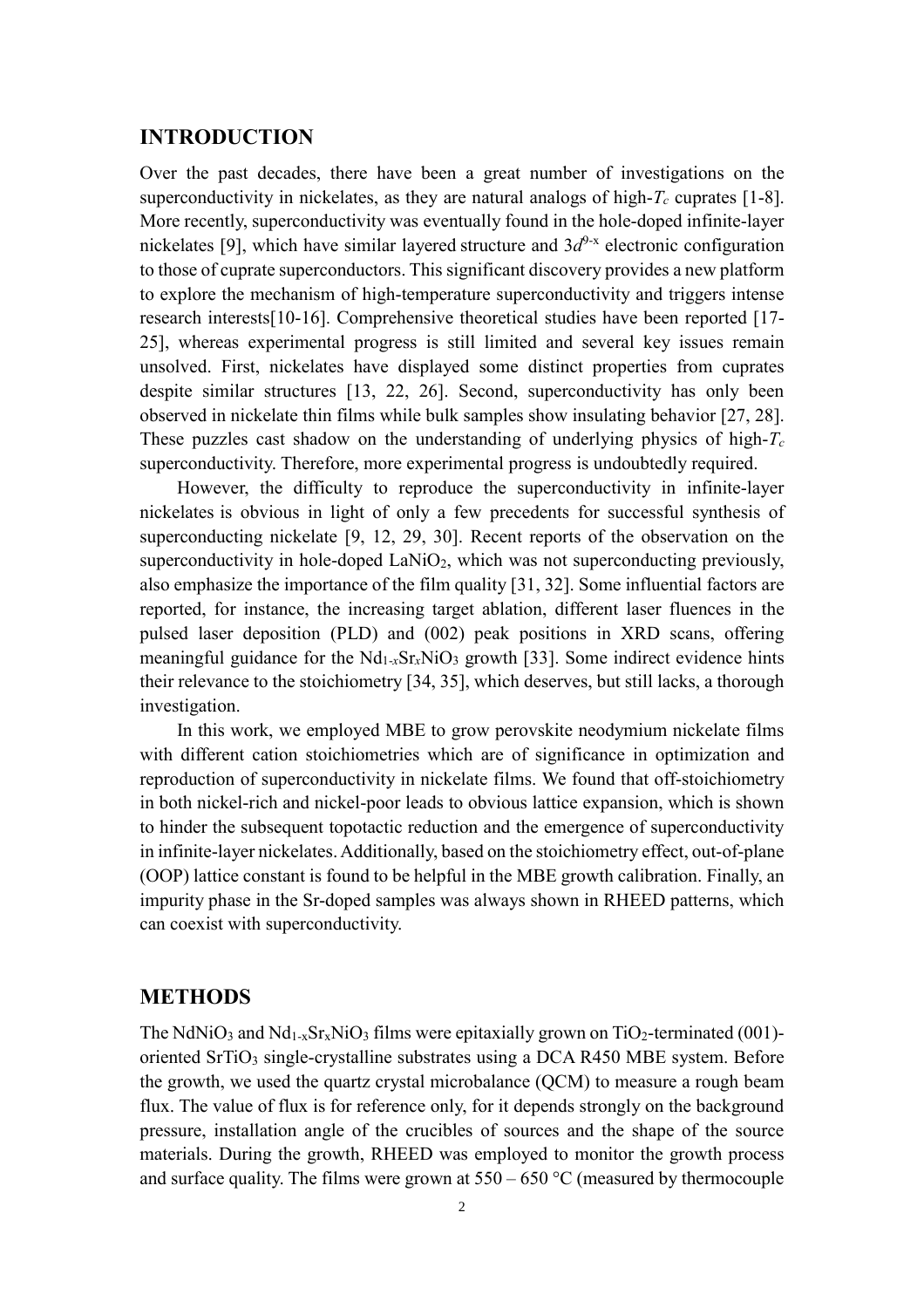thermometer) and under an oxidant (distilled ozone) background pressure of  $\sim 4.0 \times 10^{-1}$  $6$  Torr. Residual gas analyzer (RGA) was utilized to real-time monitor the ozone partial pressure which is essential for the stabilization of the oxidation state of Ni<sup>3+x</sup>. SrTiO<sub>3</sub> substrates were etched in buffered HF acid for about 70 s and annealed in flowing pure oxygen at 1000 °C for 80 min before growth to obtain  $TiO<sub>2</sub>$ -terminated step-and-terrace surface [36]. The film crystalline structure was examined by XRD using a Bruker D8 Discover diffractometer. The terraced micromorphology of films was revealed by Asylum Research MFP-3D atomic force microscopy (AFM). Specimens for the crosssectional scanning transmission electron microscopy (STEM) were prepared by focused ion beam (FIB) techniques. Atomic-resolution annular dark-field (ADF) images were acquired on the JEOL JEM ARM 200F outfitted with an ASCOR fifthorder probe corrector. In order to attain infinite-layer phase, the  $Nd<sub>0.8</sub>Sr<sub>0.2</sub>NiO<sub>3</sub>$  was sealed in a vacuum chamber together with  $\sim 0.1$  g CaH<sub>2</sub> powder, and then heated to 280 °C for 4h, with warming (cooling) rate of 10-15 °C /min [9]. Temperaturedependent resistivity was measured via the standard Van der Pauw geometry in a homemade transport properties measurement system.

### **RESULTS AND DISCUSSION**

### **1 Effect of cation stoichiometry on NdNiO<sup>3</sup> films**

Taking the advantage of MBE technique, a series of  $NdNiO<sub>3</sub>$  films with different  $Nd:Ni$ flux ratio were grown. For many perovskite oxides *AB*O<sub>3</sub>, the deposition time for each source can be extracted precisely using a shuttered mode [37, 38], because the alternative growth of *A*O and *B*O<sub>2</sub> monolayers leads to RHEED intensity oscillations with intensity saturating at the end of depositing one full atomic monolayer. However, the intensity doesn't saturate at the end of growing an atomic monolayer for NdNiO3. Hence, the co-deposition method where *A*O and *BO*<sub>2</sub> layers are deposited simultaneously is adopted. The period of RHEED oscillations in the co-deposition corresponds to the growth of one unit cell [39, 40]. We adjust the Nd:Ni flux ratio precisely by successively changing the deposition time for Ni, which effectively alters the cation stoichiometry.

XRD patterns shown in **FIGURE 1A** demonstrate clear (*00l*) reflections, indicating the reasonable crystalline quality in these samples. **FIGURE 1B** shows a plot of the OOP lattice constants calculated from (002) peak position as a function of nominal Nd:Ni flux ratio (represented by the blue triangles), as well as the corresponding Gaussian fit (yellow dashed line). An increment of OOP lattice constant is observed in the both sides of flux ratio deviated from the optimal value. Given that the in-plane lattice is fully strained to the substrates as revealed by the reciprocal space mapping (RSM) shown in **FIGURE 1C**, it is clear that off-stoichiometry gives rise to a lattice expansion, similar with the situation in  $SrTiO<sub>3</sub>$  [41]. Since the (002) peak position over 48° was deemed to be indispensable for superconductivity [33], we note the sensitivity of the OOP lattice constant to cation stoichiometry should attract more attention.

Based on this finding, the OOP lattice constant can be employed in turn as a unique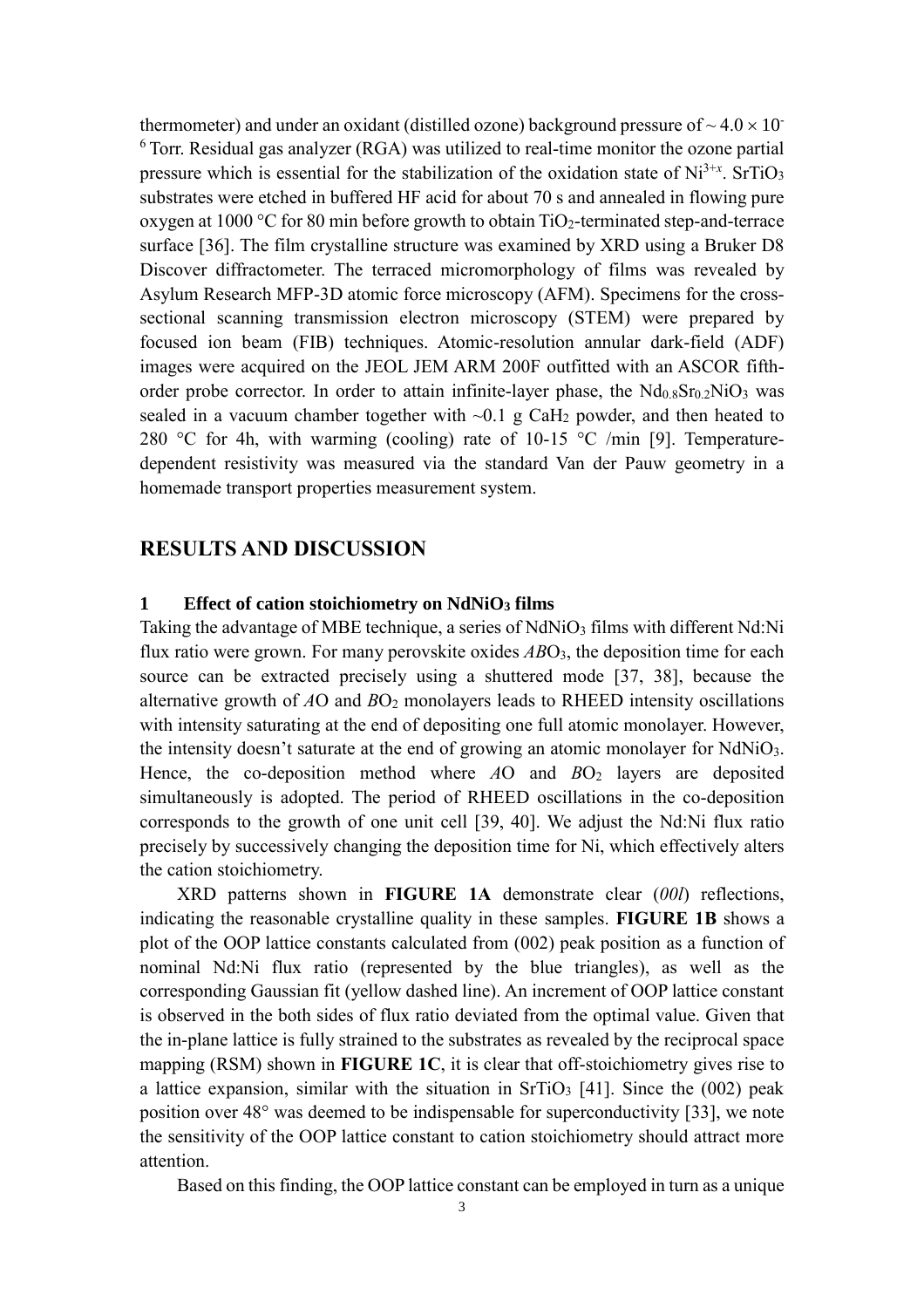indicator of stoichiometry and aided in the calibration of beam flux ratio which is essential in MBE growth. As mentioned above, the precise deposition time of each source is not available using shuttered mode. In the co-deposition, although the oscillations are observed, the overall intensity shows little dependence on the variation of Nd:Ni flux ratio, which is commonly employed in the growth of other systems [42, 43]. Hence, another specific way is demanded to conduct the calibration. Using OOP lattice constant as an indicator is proved to be feasible and reliable. As shown in **FIGURE 1B**, the *c*-lattice constants as a function of stoichiometry can be nicely fitted with the Gaussian function shown below:

$$
y = 3.797 - 0.037 \times e^{-(\frac{x - 1.006}{0.083})^2}
$$
 (1.1)

The deviation of flux ratio from optimum can be estimated from the fitted parabolic function. A real practice of the calibration process is specifically shown in **FIGURE 1B** denoted by the red stars. The  $NdNiO<sub>3</sub>$  samples were grown in order shown by the numbers in the figure. OOP lattice constant of the first sample is indicated by the black dashed line. Thus, the deviation of beam flux ratio away from the optimum can be determined. Note that both No.1 and No.1' positions are possible for this sample with only the lattice constant known. Hence, No.2 and No.3 samples were both grown, in which the dosage of nickel was reduced and increased respectively according to the deviation. The values of OOP lattice constant of the two samples are within expectations and the Nd:Ni flux ratio for No.3 is nearly the optimum. No.4 sample was also grown to further prove the validity of this method and the result was consistent. It should be noted that other factors such as anion concentration also affects the lattice [44], which could explains the slight changes of exact OOP lattice constants of our films.

Then, a series of  $NdNiO<sub>3</sub>$  films were grown using the calibration process mentioned above. The persistent RHEED oscillations confirm the layer-by-layer growth mode, the period of which marked in **FIGURE 2A** is exactly the time required to deposit a layer of one unit cell NdNiO3. The thickness obtained from RHEED oscillation curve is 27 u.c., in good agreement with the fit of Kiessig fringes [45] shown in **FIGURE 2B**. The rocking curve measurement (**FIGURE 2C**) shows a full width at half-maximum (FWHM) value of 0.017°, indicating a high degree of crystalline perfection. The RHEED patterns taken along [110] and [100] direction are shown as insets of **FIGURE 2A**. The half-order diffractions can be observed, manifesting the existence of  $NiO_6$  octahedral rotation [46]. In the atomic-resolution ADF-STEM images shown in **FIGURE** 2D and **E**, the abrupt and straight interface between the  $SrTiO<sub>3</sub>$ substrates and the  $NdNiO<sub>3</sub>$  film is observed. The film shows high crystalline quality with well-ordered Nd and Ni atoms (denoted by orange and green circle respectively) forming the perovskite lattice, and no defects such as atomic intermixing and stacking faults are observed. The smooth surface with terraced morphology is achieved and revealed by AFM imaging (**FIGURE 2F).**

### **2 Effect of cation stoichiometry on the emergence of superconductivity**

The growth of Sr-doped  $NdNiO<sub>3</sub>$  is conducted using a similar co-deposition method based on both optimal and off-stoichiometric NdNiO3. Shutter times (deposition time per unit cell) for Nd and Ni are corresponding to single period of RHEED intensity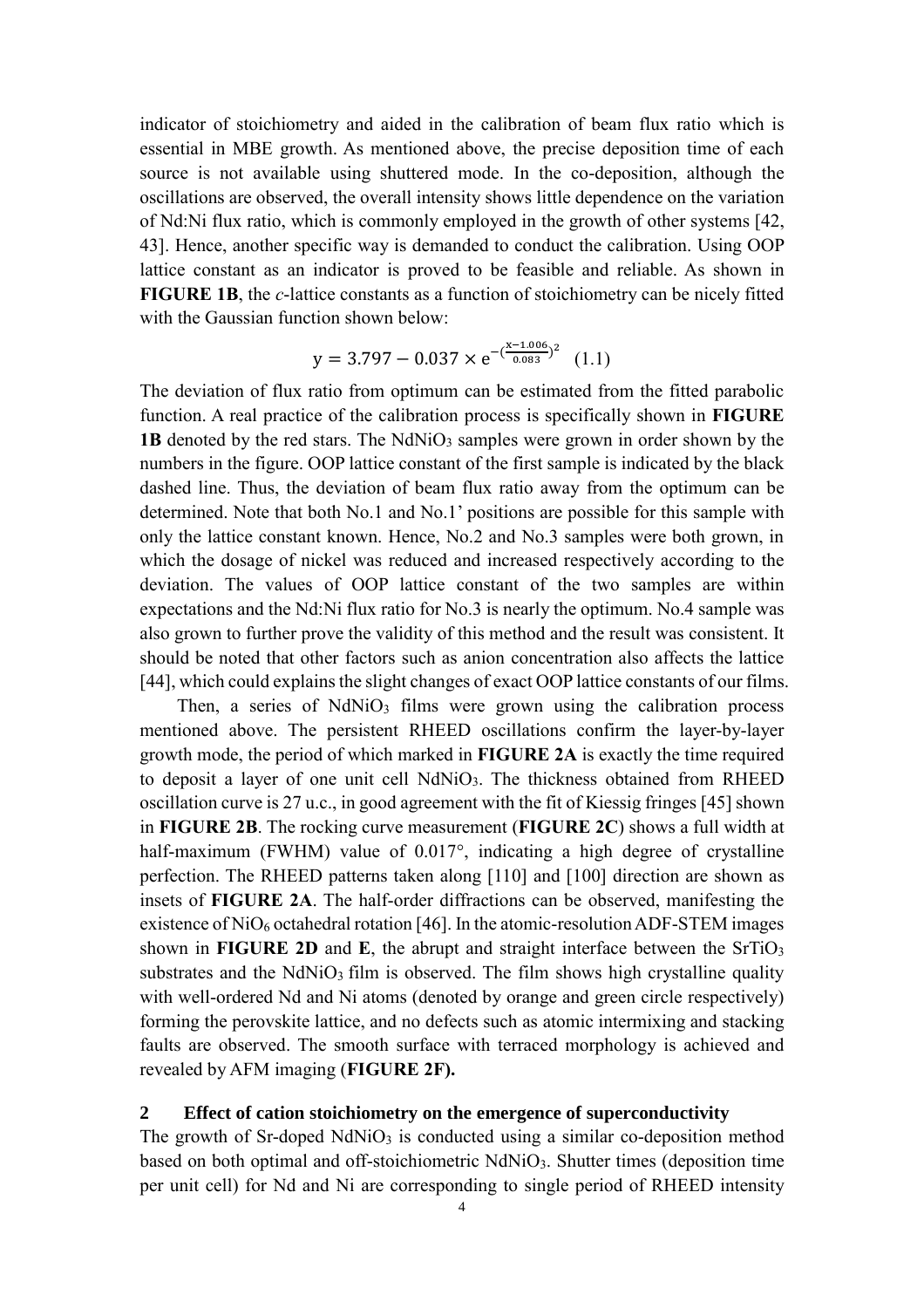oscillations during  $NdNiO<sub>3</sub>$  co-deposition growth. The period of  $SrTiO<sub>3</sub>$  film is also calibrated in advance to obtain precise shutter time of Sr. Take  $Nd<sub>0.8</sub>Sr<sub>0.2</sub>NiO<sub>3</sub>$  for instance, in the one-unit-cell growth, the shutters of Sr, Nd and Ni are opened together and Sr is closed at 20% shutter time, Nd at 80% and Ni at 100%.

The RHEED intensity oscillations of 18 u.c. thick  $Nd<sub>0.8</sub>Sr<sub>0.2</sub>NiO<sub>3</sub>$  under the optimal flux ratio is shown in **FIGURE 3A**. The oscillations are not perfectly smooth but still sustained for a long time. The disparity in crystalline quality originating from stoichiometry is obvious from the comparison of 2*θ*-*ω* diffraction patterns of Nd0.8Sr0.2NiO<sup>3</sup> films under different flux ratio (**FIGURE 3B** and **D)**. The (002) diffraction peak of off-stoichiometric  $Nd_{0.8}Sr_{0.2}NiO<sub>3</sub>$  film is obviously weaker and broader and the peak position is below 48<sup>o</sup> marked by the yellow dashed line, let alone its (001) peak nearly indistinguishable. No infinite-layer phase is detectable after the reduction though under the same annealing condition, and the insulating behavior shown in **FIGURE 3C** is also as expected. As such, our results demonstrate the significance of stoichiometry, which will help to optimize the synthesis of nickelate.

Furthermore, for the optimal Nd0.8Sr0.2NiO<sup>3</sup> (inset of **FIGURE 3A)**, though the diffraction pattern of  $Nd<sub>0.8</sub>Sr<sub>0.2</sub>NiO<sub>3</sub>$  is clear and sharp as shown by the green arrows, there exists impurity phases as indicated by the red dashed open circles, so do most of our Sr-doped samples. It should be noted that no corresponding diffraction peak was detected in XRD scan, suggesting possible short-range order of the impurity phases, but its chemical composition is not clear up to now. Even so, these impurity phases do not seem to suppress the superconductivity in  $Nd_{1-x}Sr_xNiO_2$  (**FIGURE 3C**). As shown in **FIGURE 3B**, after topotactic reduction, the OOP lattice constant shrinks to  $\sim$ 3.38 Å (calculated from (001) peak position). According to the documented doping level dependence of OOP lattice constant [12, 15], the actual Sr concentration in our film is consistent with the nominal value determined in the growth process. We also employed the Scherrer equation (2.1) to estimate the thickness of nickelate film in infinite-layer phase[33, 47]

$$
d_{\text{Scherrer}} = \frac{k\lambda}{bcos\theta} \tag{2.1}
$$

where dscherrer is the Scherrer thickness, K is the Scherrer constant,  $1.091$  in our case[33], λ is the wavelength of X-ray which is 1.5418 Å, *θ* and b are the bragg angle and the full width at half maximum intensity of the corresponding diffraction peak, respectively. The calculated Scherrer thickness (58.07 Å) basically matches with the situation where the precursor perovskite has been fully converted into the infinite-layer structure (60.84 Å). Moreover, XRD patterns of the  $Nd_{1-x}Sr_xNiO_3$  film usually show a double-peak-like feature after capping with  $SrTiO<sub>3</sub>$  layers, which is reminiscent of the stacking faults in previous reports [33, 48]. However, we measured the same sample before and after capping and found the peak only appearing in the latter (**FIGURE 3B**), implying that the peak at  $\sim$ 48° is more corresponding to the first-order thickness fringe of SrTiO<sub>3</sub> capping layer, the intensity of which is enhanced by both the film and substrate.

## **CONCLUSION**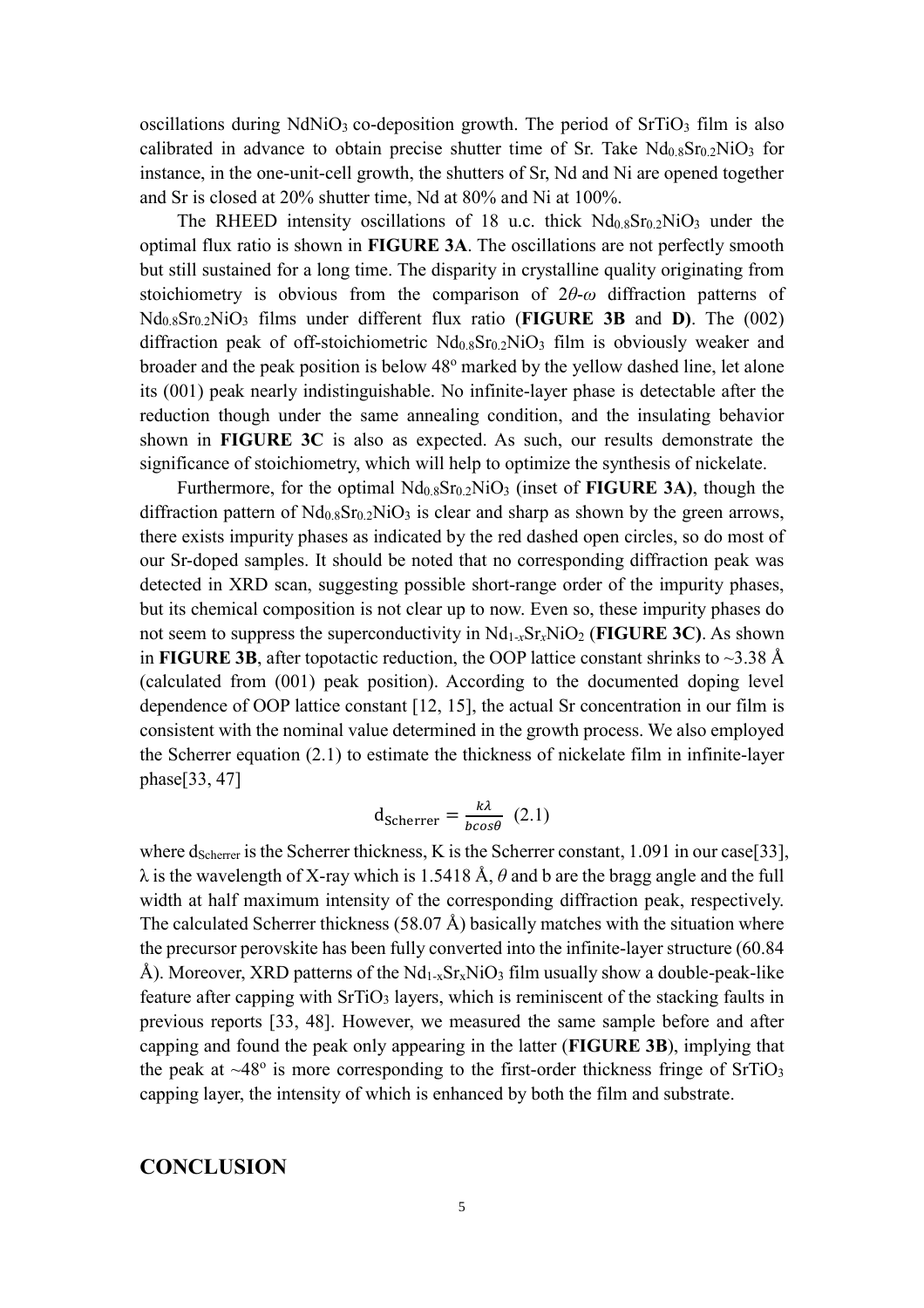In summary, optimizing of the quality of nickelate films was investigated in this work using MBE. The crystalline lattice and topotactic reduction of nickelates are both susceptible to off-stoichiometry. Obvious lattice expansion was observed caused by offstoichiometry in NdNiO<sub>3</sub> films, and the crystalline structure as well as transport properties are both influenced after the subsequent topotactic reduction. Our finding is consistent with a previous report, where the  $(002)$  peak position over  $48^{\circ}$  in precursor phase nickelate is deemed as the requisite for superconductivity [33]. In addition, we introduced a new practical method using OOP lattice constant to calibrate the Nd:Ni flux ratio in  $NdNiO<sub>3</sub>$  growth. Moreover, we found the repetitive appearance of some impurity phases in RHEED patterns for most of our Sr-doped samples, which appear to be unavoidable but do not seem to suppress the superconductivity.

Given the sensitivity of the structure of nickelate films to the variation of cation stoichiometry, any growth parameters that may affect the final stoichiometry in the films should be controlled carefully. For MBE, PLD and many other growth techniques, lots of parameters have impact on the stoichiometry, including beam flux ratio, chemical composition of targets, growth temperature, background pressure, laser plume, laser fluence and target ablation, etc. [34, 35, 49-53]. These growth parameters can be adjusted referring to our findings about the stoichiometry dependence on the OOP lattice constant. Finally, although the superconductivity is not obviously affected by the impurity phases in Sr-doped nickelates, further investigation on their potential impacts on the electronic and magnetic structure is demanded.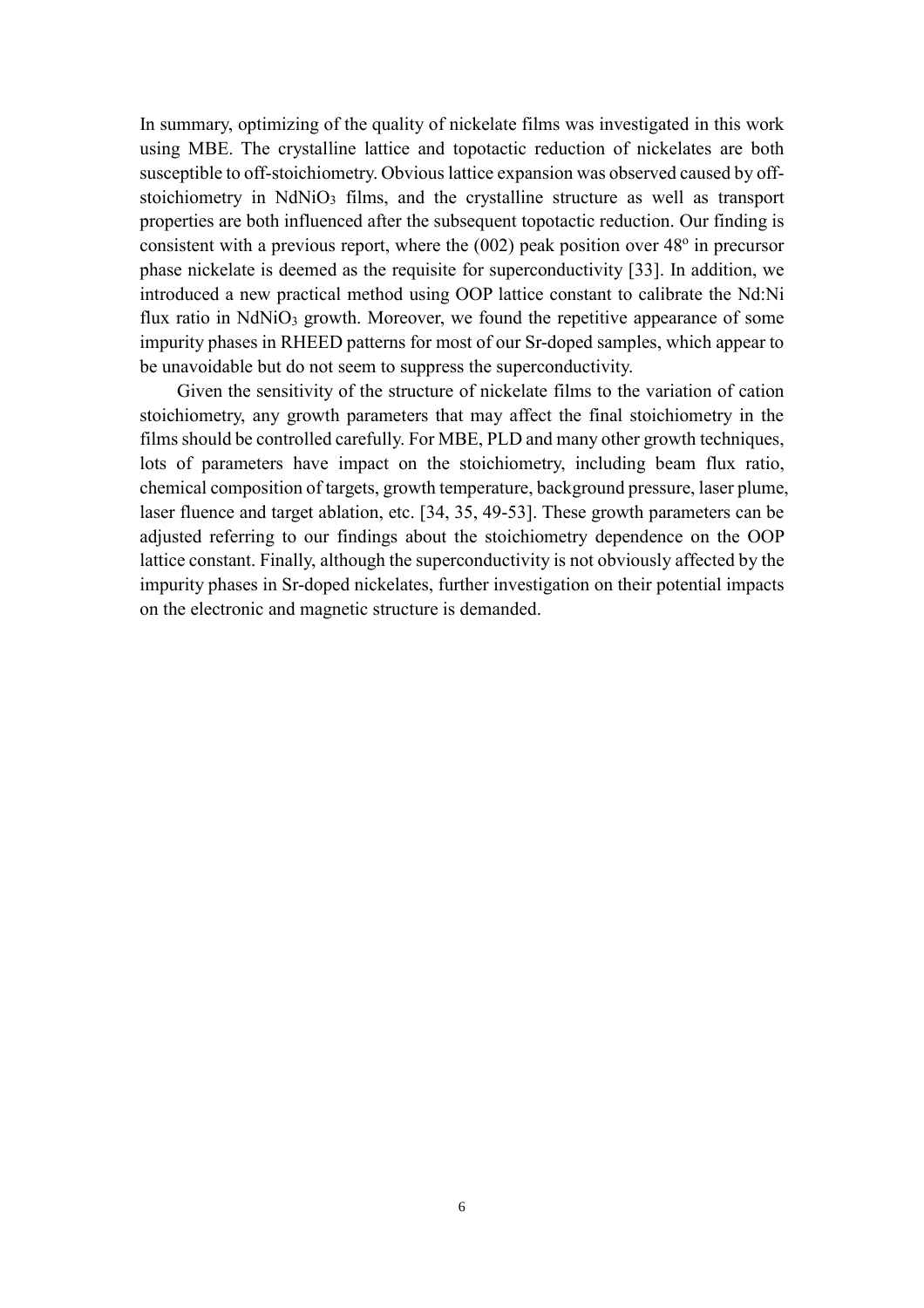## **DATA AVAILABILITY STATEMENT**

The original contributions presented in the study are included in the article; further inquiries can be directed to the corresponding author.

# **AUTHOR CONTRIBUTIONS**

YN conceived the project. YL, WS and WG grew the nickelate films. YL, WS, WG and JY conducted the materials and structural characterization. XC and YZ conducted the STEM measurements. JY, YL and WS conducted the reduction experiments. YL and WS performed the transport measurements. YL and YN prepared the manuscript with contribution from all authors. YL acknowledges discussions with JW and HS.

# **FUNDING**

This work was supported by the National Natural Science Foundation of China (Grant Nos. 11774153, 11861161004, and 51772143), the Fundamental Research Funds for the Central Universities (Grant No. 0213-14380198, 0213-14380167), the Research Grants Council of Hong Kong (N\_PolyU531/18) and the Hong Kong Polytechnic University grant (No. ZVRP).

## **Non-standard abbreviations used:**

OOP lattice constant: out-of-plane lattice constant

## **REFERENCES**

1. Chen CH, Cheong S-W, Cooper AS. Charge modulations in  $La_{2-x}Sr_xNiO_{4+y}$ : Ordering of polarons. Phys Rev Lett (1993) 71(15):2461-4. doi: 10.1103/PhysRevLett.71.2461.

2. V. I. Anisimov, D. Bukhvalov, Rice TM. Electronic structure of possible nickelate analogs to the cuprates. Phys Rev B (1999) 59(12):6.

3. Lee KW, Pickett WE. Infinite-layer LaNiO<sub>2</sub>: Ni<sup>1+</sup> is not Cu<sup>2+</sup>. *Phys Rev B* (2004) 70(16). doi: 10.1103/PhysRevB.70.165109.

4. Chaloupka J, Khaliullin G. Orbital order and possible superconductivity in LaNiO<sub>3</sub>/LaMO<sub>3</sub> superlattices. Phys Rev Lett (2008) 100(1):016404. doi: 10.1103/PhysRevLett.100.016404.

5. Hansmann P, Yang X, Toschi A, Khaliullin G, Andersen OK, Held K. Turning a nickelate Fermi surface into a cupratelike one through heterostructuring. Phys Rev Lett (2009) 103(1):016401. doi: 10.1103/PhysRevLett.103.016401.

6. Poltavets VV, Lokshin KA, Nevidomskyy AH, Croft M, Tyson TA, Hadermann J, et al. Bulk magnetic order in a two-dimensional Ni $^{\text{1+}}$ /Ni $^{\text{2+}}$  ( $\text{d}^{\text{2}}$ / $\text{d}^{\text{P}}$ ) nickelate, isoelectronic with superconducting cuprates. Phys Rev Lett (2010) 104(20):206403. doi: 10.1103/PhysRevLett.104.206403.

7. Han MJ, Wang X, Marianetti CA, Millis AJ. Dynamical mean-field theory of nickelate superlattices. Phys Rev Lett (2011) 107(20):206804. doi: 10.1103/PhysRevLett.107.206804.

8. Zhang J, Botana AS, Freeland JW, Phelan D, Zheng H, Pardo V, et al. Large orbital polarization in a metallic square-planar nickelate. Nat Phys (2017) 13(9):864-9. doi: 10.1038/nphys4149.

Li D, Lee K, Wang BY, Osada M, Crossley S, Lee HR, et al. Superconductivity in an infinitelayer nickelate. Nature (2019) 572(7771):624-7. doi: 10.1038/s41586-019-1496-5.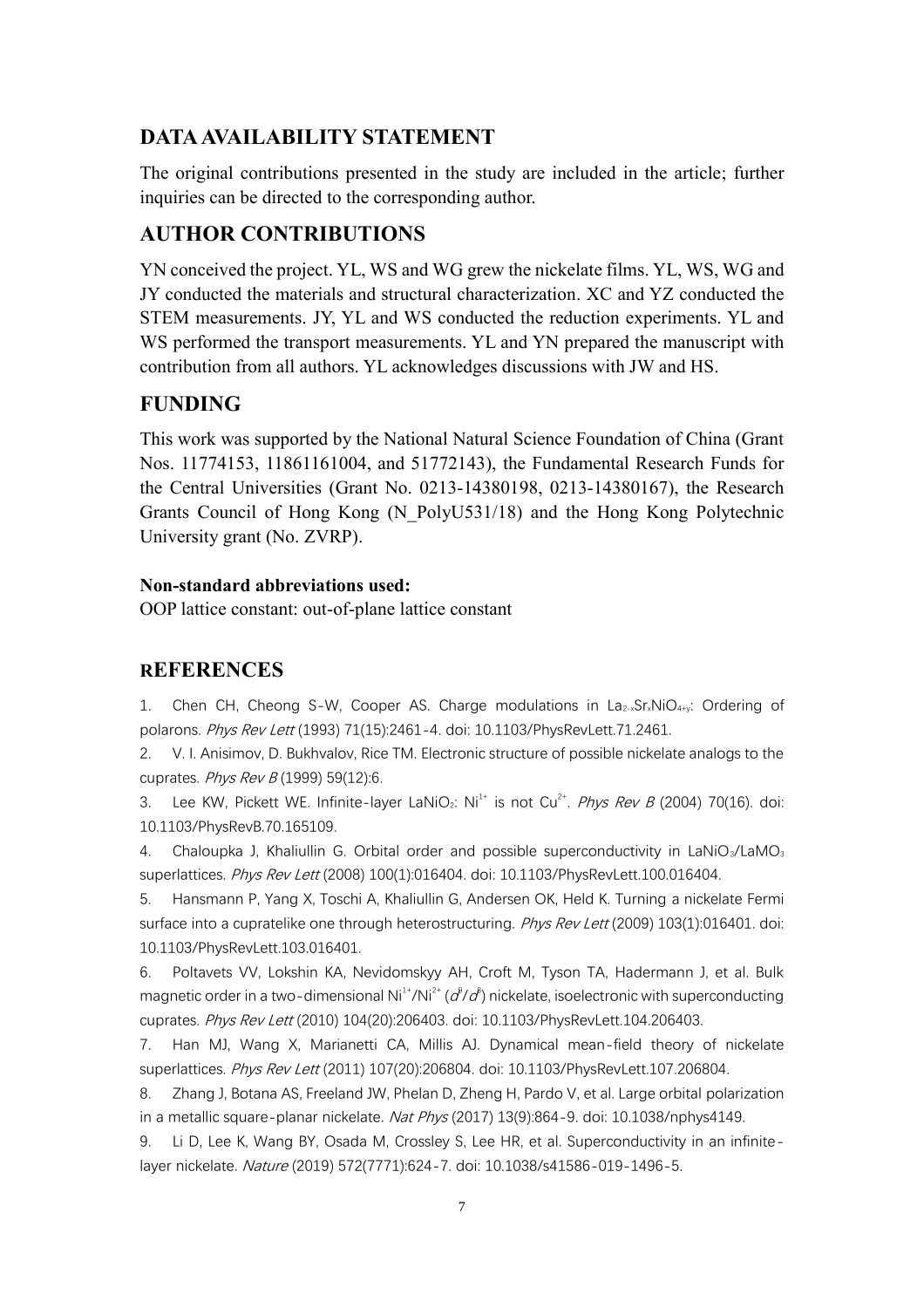10. Hepting M, Li D, Jia CJ, Lu H, Paris E, Tseng Y, et al. Electronic structure of the parent compound of superconducting infinite-layer nickelates. Nat Mater (2020) 19(4):381-5. doi: 10.1038/s41563-019-0585-z.

11. M. Rossi HL, A. Nag, D. Li, M. Osada, K. Lee, B. Y. Wang, S. Agrestini, M. Garcia-Fernandez, Y.-D. Chuang, Z. X. Shen, H. Y. Hwang, B. Moritz, Ke-Jin Zhou, T. P. Devereaux, and W. S. Lee. Orbital and Spin Character of Doped Carriers in Infinite-Layer Nickelates. ArXiv [Preprint] (2020). Available at: [https://arxiv.org/abs/2011.00595v1.](https://arxiv.org/abs/2011.00595v1) (Accessed November 1, 2020).

12. Zeng S, Tang CS, Yin X, Li C, Li M, Huang Z, et al. Phase Diagram and Superconducting Dome of Infinite-Layer  $Nd_{1-x}Sr_xNiO_2$  Thin Films. *Phys Rev Lett* (2020) 125(14):147003. doi: 10.1103/PhysRevLett.125.147003.

13. Goodge BH, Li D, Lee K, Osada M, Wang BY, Sawatzky GA, et al. Doping evolution of the Mott-Hubbard landscape in infinite-layer nickelates. Proc Natl Acad Sci U S A (2021) 118(2). doi: 10.1073/pnas.2007683118.

14. Wang BY, Li D, Goodge BH, Lee K, Osada M, Harvey SP, et al. Isotropic Pauli-limited superconductivity in the infinite-layer nickelate  $Nd_{0.775}Sr_{0.225}NiO<sub>2</sub>$ . Nat Phys (2021). doi: 10.1038/s41567-020-01128-5.

15. Li D, Wang BY, Lee K, Harvey SP, Osada M, Goodge BH, et al. Superconducting Dome in Nd<sub>1</sub>.  $x\text{Sr}_x\text{NiO}_2$  Infinite Layer Films. *Phys Rev Lett* (2020) 125(2):027001. doi: 10.1103/PhysRevLett.125.027001.

16. Gu Q, Li Y, Wan S, Li H, Guo W, Yang H, et al. Single particle tunneling spectrum of superconducting  $Nd_{1-x}Sr_xNiO_2$  thin films. *Nat Commun* (2020) 11(1):6027. doi: 10.1038/s41467-020-19908-1.

17. Nomura Y, Hirayama M, Tadano T, Yoshimoto Y, Nakamura K, Arita R. Formation of a twodimensional single-component correlated electron system and band engineering in the nickelate superconductor NdNiO<sub>2</sub>. Phys Rev B (2019) 100(20). doi: 10.1103/PhysRevB.100.205138.

18. Jiang M, Berciu M, Sawatzky GA. Critical Nature of the Ni Spin State in Doped NdNiO<sub>2</sub>. Phys Rev Lett (2020) 124(20):207004. doi: 10.1103/PhysRevLett.124.207004.

19. Katukuri VM, Bogdanov NA, Weser O, van den Brink J, Alavi A. Electronic correlations and magnetic interactions in infinite-layer NdNiO<sub>2</sub>. Phys Rev B (2020) 102(24). doi: 10.1103/PhysRevB.102.241112.

20. Leonov I, Skornyakov SL, Savrasov SY. Lifshitz transition and frustration of magnetic moments in infinite-layer NdNiO<sub>2</sub> upon hole doping. *Phys Rev B* (2020) 101(24). doi: 10.1103/PhysRevB.101.241108.

21. Wu X, Di Sante D, Schwemmer T, Hanke W, Hwang HY, Raghu S, et al. Robust  $d_{x_2-y_2}$ -wave superconductivity of infinite-layer nickelates.  $Phys$   $Rev$   $B$  (2020) 101(6). doi: 10.1103/PhysRevB.101.060504.

22. Botana AS, Norman MR. Similarities and Differences between LaNiO<sub>2</sub> and CaCuO<sub>2</sub> and Implications for Superconductivity. Phys Rev X (2020) 10(1). doi: 10.1103/PhysRevX.10.011024.

23. Zhang Y, Lin L-F, Hu W, Moreo A, Dong S, Dagotto E. Similarities and differences between nickelate and cuprate films grown on a SrTiO<sub>3</sub> substrate. Phys Rev B (2020) 102(19). doi: 10.1103/PhysRevB.102.195117.

24. Sakakibara H, Usui H, Suzuki K, Kotani T, Aoki H, Kuroki K. Model Construction and a Possibility of Cupratelike Pairing in a New o<sup>p</sup> Nickelate Superconductor (Nd,Sr)NiO<sub>2</sub>. Phys Rev Lett (2020) 125(7):077003. doi: 10.1103/PhysRevLett.125.077003.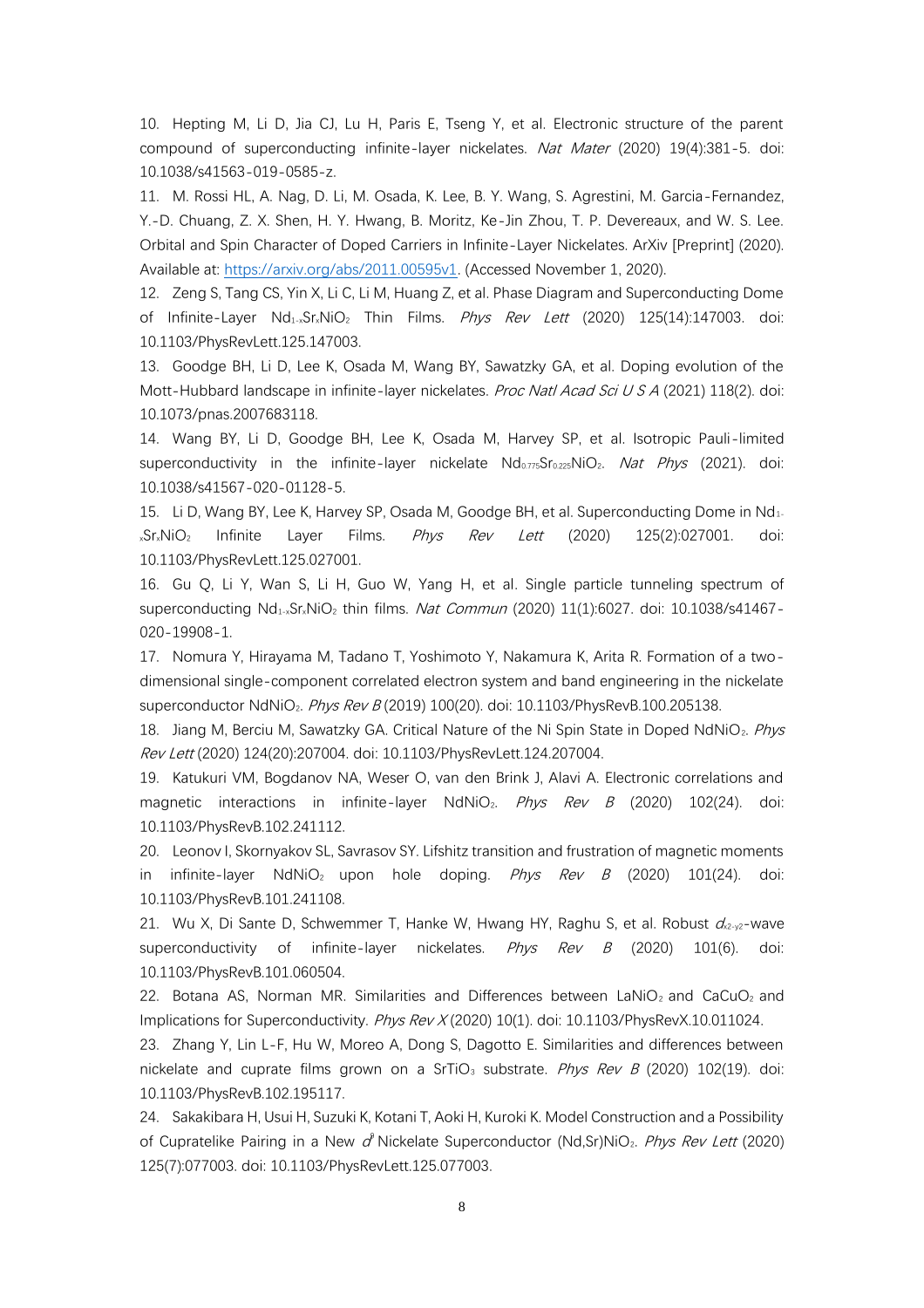25. Been E, Lee W-S, Hwang HY, Cui Y, Zaanen J, Devereaux T, et al. Electronic Structure Trends Across the Rare-Earth Series in Superconducting Infinite-Layer Nickelates. Phys Rev X (2021) 11(1). doi: 10.1103/PhysRevX.11.011050.

26. Zhao D, Zhou YB, Fu Y, Wang L, Zhou XF, Cheng H, et al. Intrinsic Spin Susceptibility and Pseudogaplike Behavior in Infinite-Layer LaNiO<sub>2</sub>. Phys Rev Lett (2021) 126(19). doi: 10.1103/PhysRevLett.126.197001.

27. Wang B-X, Zheng H, Krivyakina E, Chmaissem O, Lopes PP, Lynn JW, et al. Synthesis and characterization of bulk  $Nd_{1-x}Sr_xNiO_2$  and  $Nd_{1-x}Sr_xNiO_3$ . Phys Rev Mater (2020) 4(8). doi: 10.1103/PhysRevMaterials.4.084409.

28. Li Q, He C, Si J, Zhu X, Zhang Y, Wen H-H. Absence of superconductivity in bulk Nd<sub>1</sub>-xSr<sub>x</sub>NiO<sub>2</sub> Communications Materials (2020) 1(1). doi: 10.1038/s43246-020-0018-1.

29. Qiang Gao, Yuchen Zhao, Xingjiang Zhou, Zhu Z. Preparation of superconducting thin film of infinite-layer nickelate Nd<sub>08</sub>Sr<sub>02</sub>NiO<sub>2</sub>. ArXiv [Preprint] (2021). (Accessed February 23, 2021).

30. Zhou X-R, Feng Z-X, Qin P-X, Yan H, Wang X-N, Nie P, et al. Negligible oxygen vacancies, low critical current density, electric-field modulation, in-plane anisotropic and high-field transport of a superconducting Nd0.8Sr0.2NiO2/SrTiO3 heterostructure. Rare Metals (2021). doi: 10.1007/s12598-021-01768-3.

31. Motoki Osada, Bai Yang Wang, Berit H. Goodge, Shannon P. Harvey, Kyuho Lee, Danfeng Li, et al. Nickelate superconductivity without rare-earth magnetism (La,Sr)NiO<sub>2</sub>. ArXiv [Preprint]. Available at: [https://arxiv.org/abs/2105.13494.](https://arxiv.org/abs/2105.13494) (Accessed May 27, 2021).

32. Zeng SW, C. J. Li, L. E. Chow, Y. Cao, Z. T. Zhang, C. S. Tang, et al. Superconductivity in infinitelayer lanthanide nickelates. [Preprint]. Available at: [https://arxiv.org/abs/2105.13492.](https://arxiv.org/abs/2105.13492) (Accessed May 27, 2021).

33. Lee K, Goodge BH, Li D, Osada M, Wang BY, Cui Y, et al. Aspects of the synthesis of thin film superconducting infinite-layer nickelates. APL Materials (2020) 8(4). doi: 10.1063/5.0005103.

34. Preziosi D, Sander A, Barthélémy A, Bibes M. Reproducibility and off-stoichiometry issues in nickelate thin films grown by pulsed laser deposition. AIP Advances (2017) 7(1). doi: 10.1063/1.4975307.

35. Breckenfeld E, Chen Z, Damodaran AR, Martin LW. Effects of nonequilibrium growth, nonstoichiometry, and film orientation on the metal-to-insulator transition in  $NdNiO<sub>3</sub>$  thin films. ACS Appl Mater Interfaces (2014) 6(24):22436-44. doi: 10.1021/am506436s.

36. Masashi Kawasaki KT, Tatsuro Maeda, Ryuta Tsuchiya, Makoto Shinohara, Osamu Ishiyama, Takuzo Yonezawa, Mamoru Yoshimoto and Hideomi Koinuma. Atomic Control of the SrTiO<sub>3</sub> Crystal Surface. Science (1994) 266(5190):3. doi: 10.1126/science.266.5190.1540.

37. J.H. Haeni, C.D. Theis , Schlom DG. RHEED Intensity Oscillations for the Stoichiometric Growth of SrTiO<sub>3</sub> Thin Films by Reactive Molecular Beam Epitaxy. Journal of Electroceramics (2000) 4:7.

38. Sun HY, Mao ZW, Zhang TW, Han L, Zhang TT, Cai XB, et al. Chemically specific termination control of oxide interfaces via layer-by-layer mean inner potential engineering. Nat Commun (2018) 9(1). doi: 10.1038/s41467-018-04903-4.

39. K. BRITZE GM-E. High energy electron diffraction at Si(001) surfaces. *surface science* (1978) 77:11. doi: 10.1016/0039-6028(78)90166-8.

40. Clarke S, Vvedensky DD. Origin of reflection high-energy electron-diffraction intensity oscillations during molecular-beam epitaxy: A computational modeling approach. Phys Rev Lett (1987) 58(21):2235-8. doi: 10.1103/PhysRevLett.58.2235.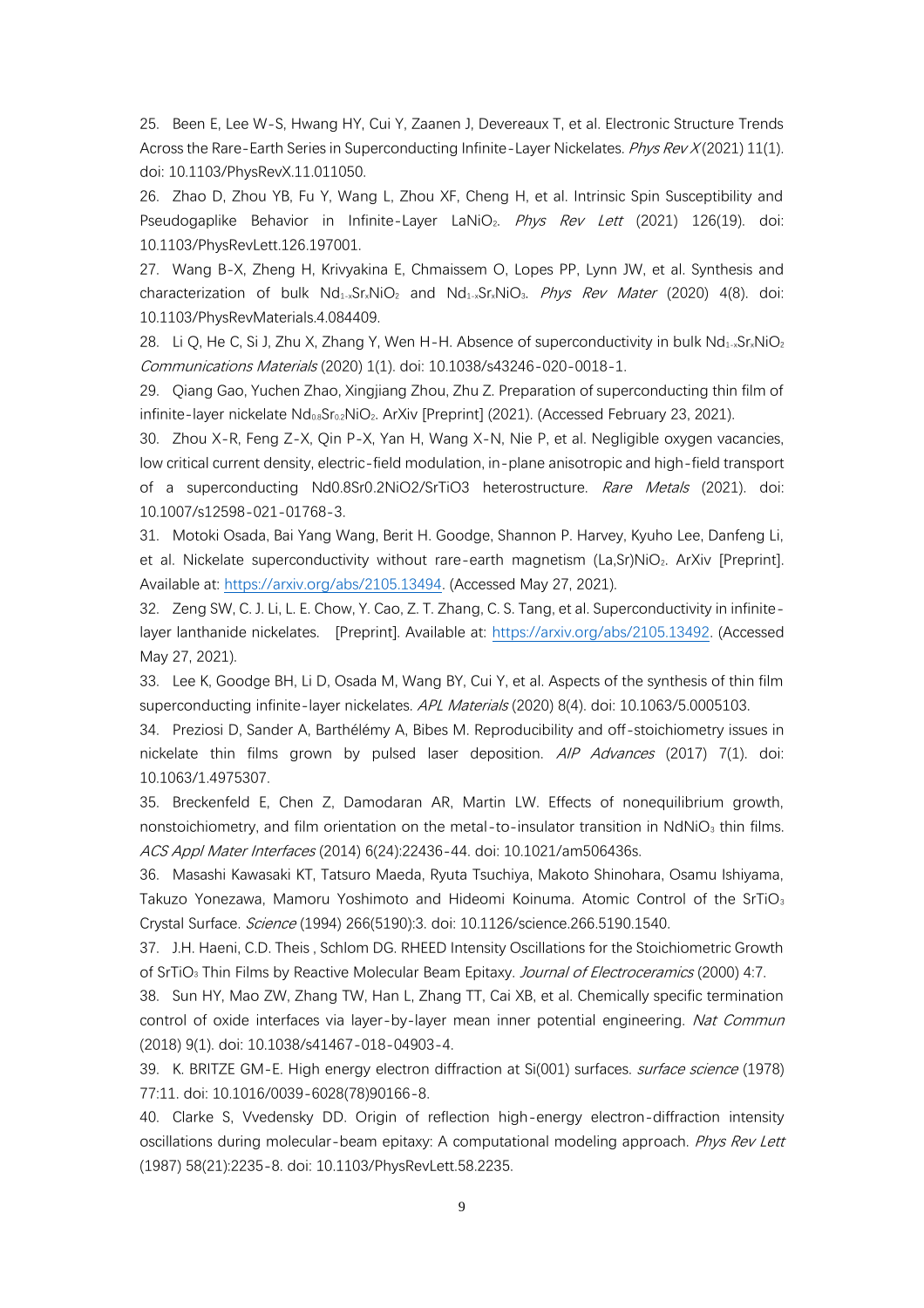41. Brooks CM, Kourkoutis LF, Heeg T, Schubert J, Muller DA, Schlom DG. Growth of homoepitaxial SrTiO<sub>3</sub> thin films by molecular-beam epitaxy. Appl Phys Lett (2009) 94(16). doi: 10.1063/1.3117365.

42. Zhang TW, Mao ZW, Gu ZB, Nie YF, Pan XQ. An efficient and reliable growth method for epitaxial complex oxide films by molecular beam epitaxy. Appl Phys Lett (2017) 111(1). doi: 10.1063/1.4990663.

43. Sun HY, Zhang CC, Song JM, Gu JH, Zhang TW, Zang YP, et al. Epitaxial optimization of atomically smooth Sr<sub>3</sub>Al<sub>2</sub>O<sub>6</sub> for freestanding perovskite films by molecular beam epitaxy. Thin Solid Films (2020) 697. doi: 10.1016/j.tsf.2020.137815.

44. Heo S, Oh C, Son J, Jang HM. Influence of tensile-strain-induced oxygen deficiency on metalinsulator transitions in NdNiO<sub>3-delta</sub> epitaxial thin films. Sci Rep (2017) 7(1):4681. doi: 10.1038/s41598-017-04884-2.

45. Björck M, Andersson G. GenX: an extensible X-ray reflectivity refinement program utilizing differential evolution. *Journal of Applied Crystallography* (2007) 40(6):1174-8. doi: 10.1107/s0021889807045086.

46. Catalano S, Gibert M, Fowlie J, Iniguez J, Triscone JM, Kreisel J. Rare-earth nickelates RNiO3: thin films and heterostructures. Rep Prog Phys (2018) 81(4):046501. doi: 10.1088/1361-6633/aaa37a.

47. Jagodzinski H. H. P. Klug und L. E. Alexander: X-ray Diffraction Procedures for Polycrystalline and Amorphous Materials, 2. Auflage. John Wiley & Sons, New York-Sydney-Toronto 1974, 966 Seiten,. (1975) 79(6):553-. doi: 10.1002/bbpc.19750790622.

48. S. W. Zeng XMY, C. J. Li, C. S. Tang, K. Han, Z. Huang, Y. Cao, L. E. Chow, D. Y. Wan, Z. T. Zhang, Z. S. Lim, C. Z. Diao, P. Yang, A. T. S. Wee, S. J. Pennycook, A. Ariando. Observation of perfect diamagnetism and interfacial effect on the electronic structures in  $Nd_{0.8}Sr_{0.2}NiO<sub>2</sub>$ superconducting infinite layers. [Preprint] (2021). Available at: [https://arxiv.org/abs/2104.14195.](https://arxiv.org/abs/2104.14195) (Accessed April 29, 2021).

49. Seo SSA, Nichols J, Hwang J, Terzic J, Gruenewald JH, Souri M, et al. Selective growth of epitaxial Sr<sub>2</sub>IrO<sub>4</sub> by controlling plume dimensions in pulsed laser deposition. Appl Phys Lett (2016) 109(20). doi: 10.1063/1.4967450.

50. Kobayashi K. Effect of growth conditions on stoichiometry in MBE-grown GaAs. Journal of Vacuum Science & Technology B: Microelectronics and Nanometer Structures (1985) 3(2). doi: 10.1116/1.583135.

51. schiller S, Beister G, Sieber W. Reactive high rate D.C. sputtering : Deposition rate, stoichiometry and features of TiO<sub>x</sub> and TiN<sub>x</sub> films with respect to the target mode. Thin Solid Films (1983) 111:10. doi: 10.1016/0040-6090(84)90147-0.

52. Selinder TI, Larsson G, Helmersson U, Olsson P, Sundgren JE, Rudner S. Target presputtering effects on stoichiometry and deposition rate of Y‐Ba‐Cu‐O thin films grown by dc magnetron sputtering. Appl Phys Lett (1988) 52(22):1907-9. doi: 10.1063/1.99740.

53. Ola N, Martin L, F. FH, Arne K. (2007). " Rare Earth Oxide Thin Films, "Growth of Oxides with Complex Stoichiometry by the ALD Technique, Exemplified by Growth of La<sub>1</sub> and no-3<sup>1</sup>n: Fanciulli M, Scarel G, editors. Rare Earth Oxide Thin Films. (Berlin, Heidelberg): Springer Berlin Heidelberg. p. 87-100.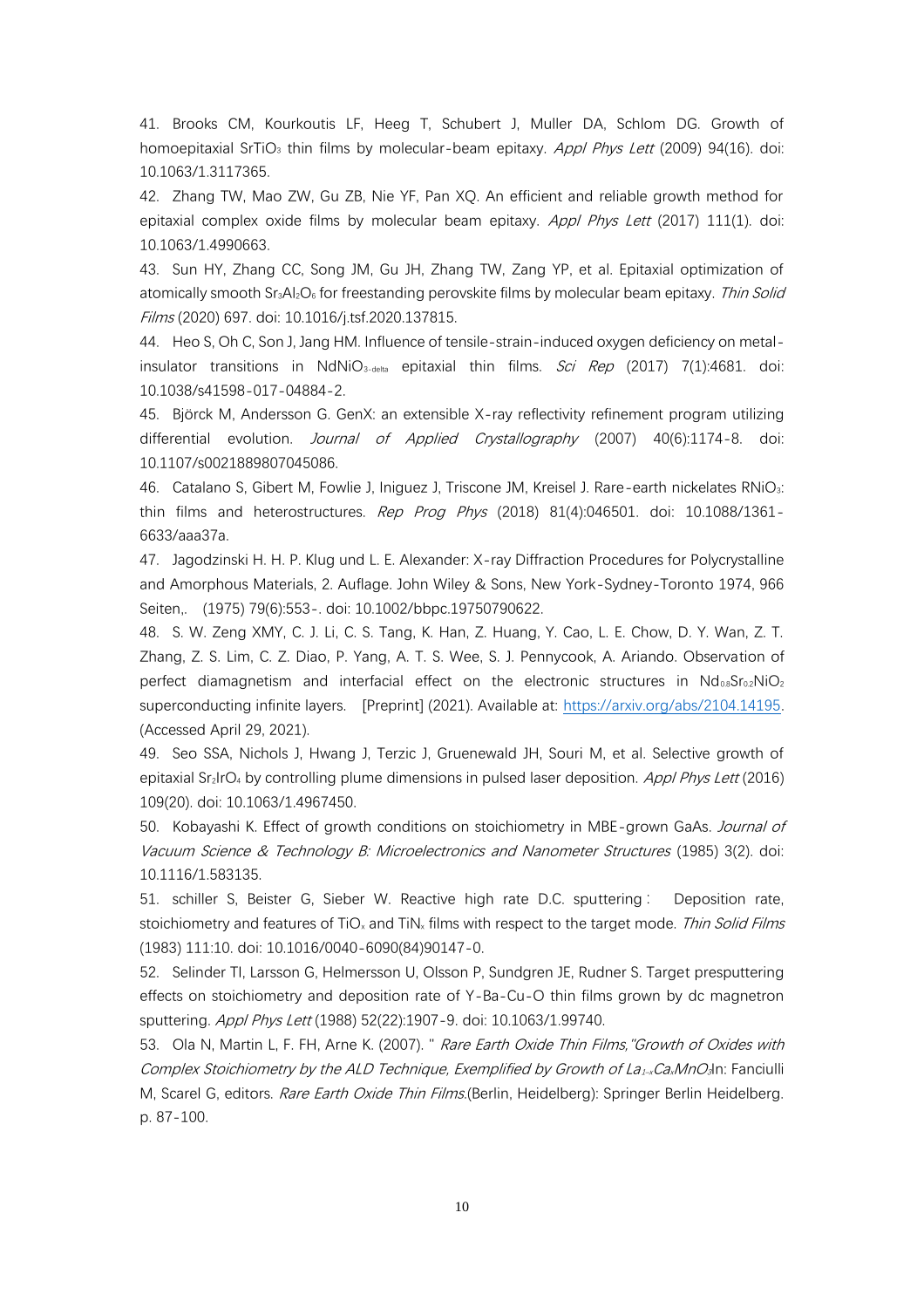Figures and captions:



**FIGURE 1| Effect of cation stoichiometry on NdNiO<sup>3</sup> films. A** XRD 2*θ*-*ω* scans of NdNiO<sup>3</sup> films with different nominal Nd:Ni flux ratio. The curves are vertically offset for clarity. **B** Pseudo-cubic lattice constant along [*00l*] direction as a function of nominal Nd:Ni flux ratio. The blue triangles and yellow dashed line represent the experimental data and the corresponding Gaussian fit result respectively. The red closed stars denote the data points obtained in another set of experiment, according to the numerical order marked in the figure, while the open star is another possible position for No.1 sample. The black dashed line denotes the *c*-axis lattice constant of the No.1 sample. **C** Reciprocal space mapping of NdNiO<sub>3</sub> films with different flux ratio.



**FIGURE 2| Structural characterizations of optimal NdNiO<sup>3</sup> films. A** RHEED intensity oscillations taken along the [110] direction and RHEED patterns(inset) of a 27 u.c. thick  $NdNiO<sub>3</sub>$ film grown on SrTiO<sub>3</sub> substrate. The period of the oscillations denoted by the arrow indicates the time needed for the growth of one-unit-cell-thick NdNiO<sup>3</sup> by co-deposition mode. **B** Magnification of high-resolution XRD 2*θ*-*ω* scan of the 27 u.c. NdNiO<sup>3</sup> film at low incident angle with clear